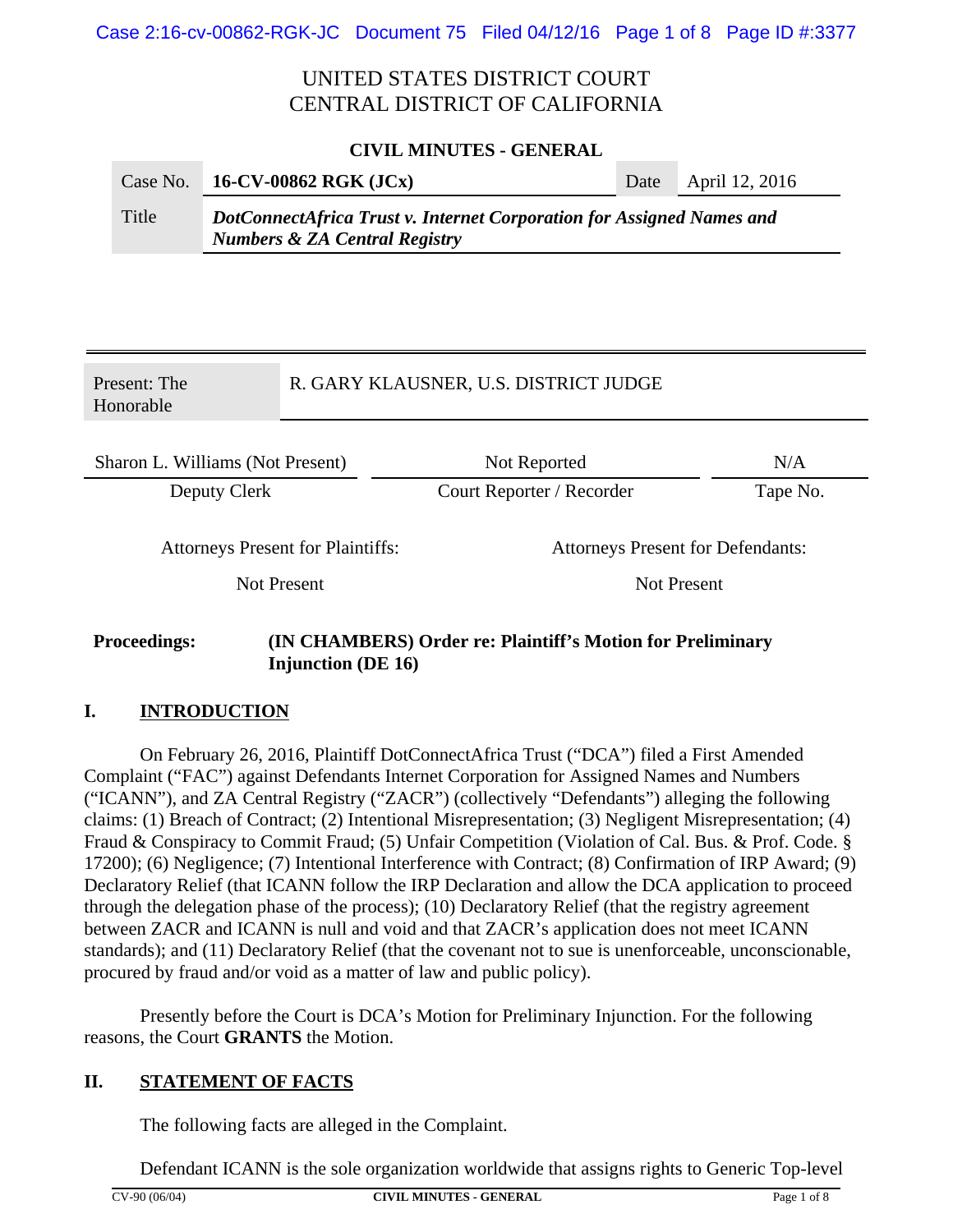## Case 2:16-cv-00862-RGK-JC Document 75 Filed 04/12/16 Page 2 of 8 Page ID #:3378

Domains ("gTLDs"). In 2011, ICANN approved the expansion of the number of gTLDs available to eligible applicants as part of its 2012 Generic Top-Level Domains Internet Expansion Program ("New gTLD Program"). Examples of gTLDs include .Lat, .Wales, .Africa, and .Swiss. ICANN invited eligible parties to submit applications to obtain the rights to these various gTLDs. ICANN promised to conduct the bid process in a transparent manner, ensure competition, and abide by its own bylaws and the rules set forth in the gTLD Applicant's Guidebook. In March 2012, Plaintiff DCA submitted an application to ICANN to obtain the rights to the .Africa gTLD. DCA paid ICANN the mandatory application fee of \$185,000. On February 17, 2014, Defendant ZACR also submitted an application for .Africa.

## **A. Geographic Name Applications and the Governmental Advisory Committee**

ICANN's Applicant Guidebook contains an overview of the application process. (Bekele Decl., Ex. 3 at 1-3–1-14, ECF No. 17.) After the administrative completeness check, ICANN conducts an initial evaluation of the application. (Bekele Decl., Ex. 3 at 1-7, ECF No. 17.) During the initial evaluation, ICANN conducts string reviews, which determine whether a gTLD is too similar to existing TLDs. (Bekele Decl., Ex. 3 at 1-7, ECF No. 17.) The initial evaluation also includes the geographic name evaluation, in which ICANN determines whether an application contains sufficient endorsements, along with determining whether an applicant has the requisite technical, operational, and financial capabilities to operate a gTLD. (Bekele Decl., Ex. 3 at 1-7, ECF No. 17.) Applicants can request an extended evaluation if it fails the initial evaluation. (Bekele Decl., Ex. 3 at 1-11, ECF No. 17.) Applicants who have successfully completed the initial evaluation (and the extended evaluation, if requested) proceed to the delegation stage, which includes executing a registry agreement with ICANN and conducting a pre-delegation technical test to validate information in the application. (Bekele Decl., Ex. 3 at 1-14, ECF No. 17.)

According to ICANN's policy and procedures, applicants for geographic gTLDs must obtain endorsements from 60% of the national governments in the region and no more than one written objection from the relevant governments or public authorities associated with the region. DCA obtained endorsements of the United Nations Economic Commission for Africa ("UNECA") in August 2008 and the African Union Commission ("AUC") in August 2009. In 2010, however, AUC sent a letter informing DCA that it has "reconsidered its approach" and "no longer endorses individual initiatives in this matter related to continental resource." (FAC ¶ 24, ECF No. 10.) The Guidebook states that a government may withdraw its endorsement only if the conditions of its endorsement have not been satisfied. Contrary to ICANN's allegations, DCA maintains that the AUC letter did not formally withdraw its endorsement of DCA because AUC did not have conditions on its endorsement.

On behalf of ICANN, InterConnect Communications ("ICC") performs string similarity and geographic review during the initial evaluation stage of the gTLD application process. ICC explained to ICANN that if the endorsements of regional organizations like AUC and UNECA were not applied toward the 60% requirement, neither DCA nor Defendant ZACR would have sufficient geographic support. (Bekele Decl., Ex. 19 & 23, ECF No. 17.) ICANN decided to accept endorsements from both AUC and UNECA. During its initial evaluation, the ICC was required to inform applicants of any problems with their endorsements. The ICC failed to inform DCA of any such problems. Therefore DCA assumed that its endorsements from AUC and UNECA were sufficient.

In 2011, AUC itself, attempted to obtain the rights to .Africa by requesting ICANN to include .Africa in the list of Top-Level Reserved Names, which would have made .Africa unavailable for delegation under the New gTLD Program. In a March 8, 2012 letter, the ICANN Board Chairman Stephen Crocker explained to AUC that ICANN could not reserve .Africa for AUC's use. However, Crocker explained, AUC could "play a prominent role in determining the outcome of any application" for .Africa as a public authority associated with the continent by (1) filing one written statement of objection, (2) filing a community objection, or (3) utilizing the Governmental Advisory Committee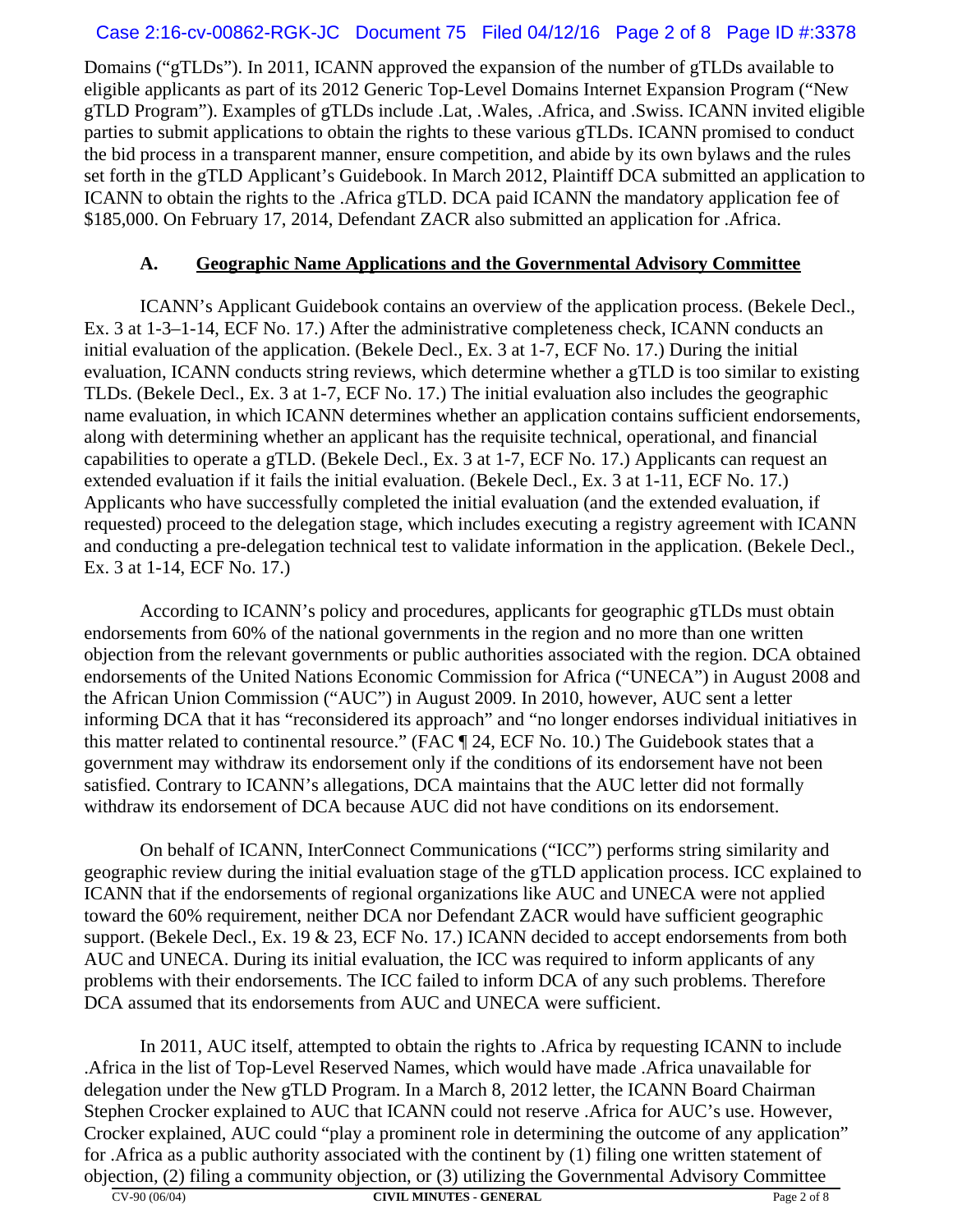## Case 2:16-cv-00862-RGK-JC Document 75 Filed 04/12/16 Page 3 of 8 Page ID #:3379

("GAC") to combat a competing application. (FAC ¶ 69, ECF No. 10.) The Governmental Advisory Committee ("GAC") is an internal committee that considers applicants and provides advice related to governmental concerns. Under ICANN's rules, the GAC can recommend that ICANN cease reviewing an application if all of the GAC members agree that an application should not proceed because an applicant is sensitive or problematic. Membership on the GAC is open to representatives of all national governments. AUC became a GAC member in June 2012, apparently on the advice of ICANN.

Because AUC could not obtain .Africa directly through ICANN, AUC contracted with ZACR in March 2014. In exchange for AUC's endorsement, ZACR would assign to AUC all rights relating to .Africa upon its delegation to ZACR. Subsequently, because of AUC's interest in ZACR's application for .Africa, AUC used its influence as a GAC member to campaign against DCA's application. In June 2013, ICANN accepted the GAC's advice and rejected DCA's application for lacking the requisite endorsements. This decision was made amid DCA's objection that several members of the GAC had conflicts of interest and that Kenya was unrepresented at the GAC meeting. (Bekele Decl., Ex. 24 & 25, ECF. No. 17.) Contrary to ICANN's contentions, DCA maintains that the lack of unanimous support within the GAC rendered the decision to suspend DCA's application improper.

DCA further argues that, if ICANN applied the GAC's rationale for rejecting DCA's application equally to ZACR, ZACR's application should have failed as well. Specifically, applying the same standards, ZACR did not have sufficient country specific endorsements to meet ICANN's requirements: (1) only five of the purported endorsement letters from specific African governments referenced ZACR by name; and (2) ZACR filed support letters in which African governments generally endorsed AUC's "Reserved Names" initiative without specifically referencing ZACR. ZACR presumably passed the 60% threshold requirement based on the same regional endorsements that the GAC used to derail DCA's application. Nonetheless, ZACR passed the initial evaluation and entered into the delegation phase with ICANN.

## **B. The Independent Review Process**

As a means to challenge ICANN's actions with respect to gTLD applications, ICANN provides applicants with an independent review process ("IRP"). The IRP is arbitration comprised of an independent panel of arbitrators. In October 2013, DCA sought an IRP to review ICANN's processing of its application, including ICANN's handling of the GAC opinion. In its decision, the IRP Panel found against ICANN as follows: (1) ICANN's actions and inactions with respect to DCA's application were inconsistent with ICANN's bylaws and articles of incorporation; and (2) ICANN should refrain from delegating .Africa and permit DCA's application to proceed through the remainder of the evaluation process.

DCA asserts that ICANN did not act in accordance with the decision, which was binding. Instead of allowing DCA's application to proceed through the remainder of the application process (i.e. the delegation phase), ICANN restarted DCA's application from the beginning and re-reviewed its endorsements. In September 2015, during the second review, ICANN issued clarifying questions regarding DCA's endorsements, which it did not raise during the initial evaluation of these same endorsements. The DCA requested an extended evaluation, hoping to gain insight on what was wrong with its application. Rather than providing clarification, ICANN merely restated the same questions – allegedly as a pretext to deny DCA's application – then denied DCA's application in February 2016. Soon thereafter, ICANN began the process of delegating .Africa to ZACR.

On March 4, 2016, this Court issued a Temporary Restraining Order to prevent ICANN from delegating .Africa to ZACR until the Court decided this present Motion.

# **III. JUDICIAL STANDARD**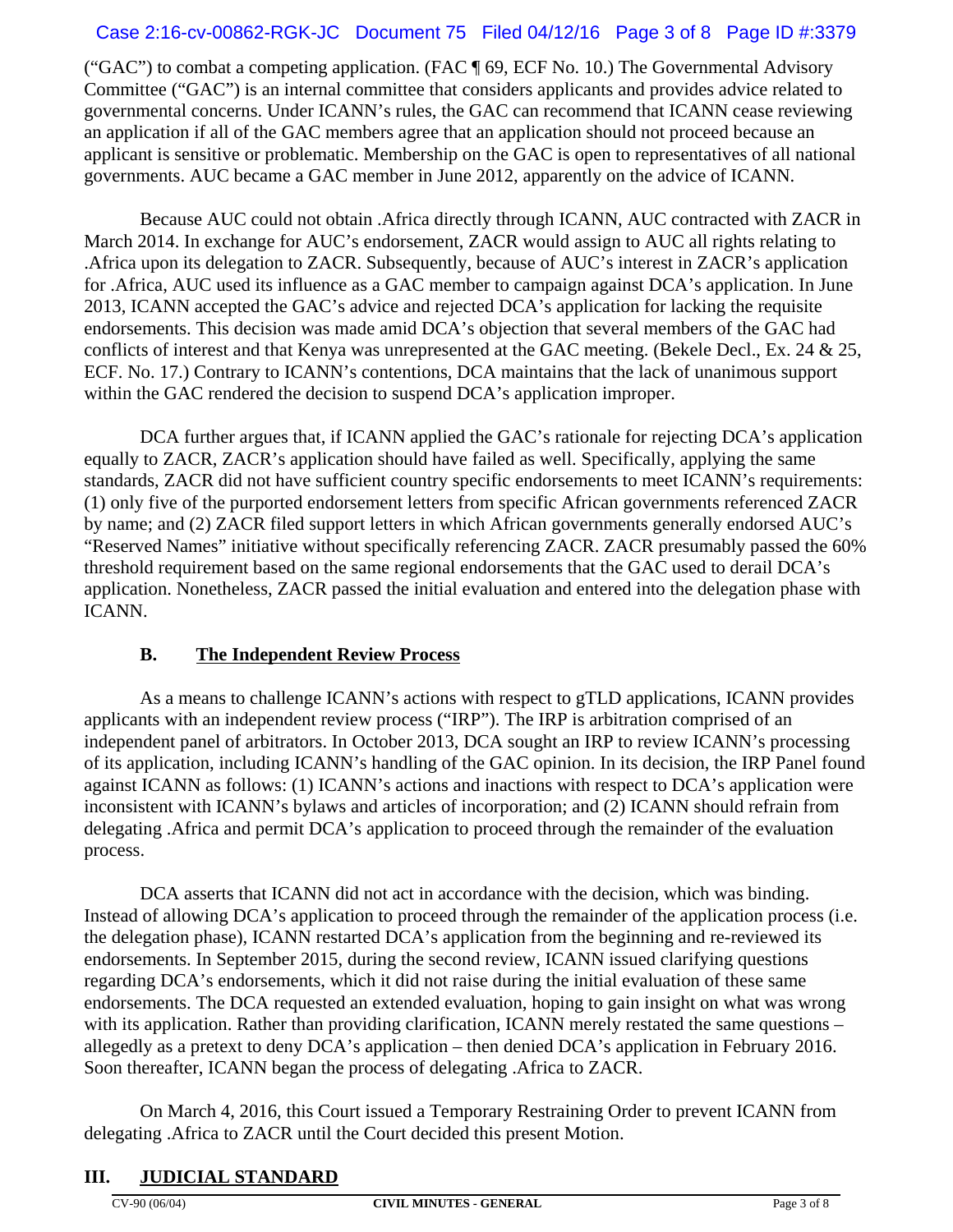## Case 2:16-cv-00862-RGK-JC Document 75 Filed 04/12/16 Page 4 of 8 Page ID #:3380

"[I]njunctive relief [is] an extraordinary remedy that may only be awarded upon a clear showing that the plaintiff is entitled to such relief." *Winter v. Natural Res. Def. Council, Inc.*, 555 U.S. 7, 22 (2008). For a court to grant a preliminary injunction, a plaintiff must establish the following: (1) likelihood of success on the merits, (2) likelihood of irreparable harm in the absence of preliminary relief, (3) that the balance of equities tips in its favor, and (4) that the public interest favors injunction. *Id*. at 20.

The Ninth Circuit also employs a "sliding scale" approach to preliminary injunctions. *Alliance for the Wild Rockies v. Cottrell*, 632 F.3d 1127, 1131 (9th Cir. 2011). This approach uses the same four factors as the *Winter* test, but allows the plaintiff to receive a preliminary injunction in situations where there are "serious questions" going toward the plaintiff's likelihood of success on the merits, so long as the "balance of hardships tips sharply in the plaintiff's favor." *Id*. at 1134-35. The plaintiff must still demonstrate a likelihood of irreparable harm and that public interest favors the injunction. *Id*. at 1135.

## **VI. DISCUSSION**

DCA seeks a preliminary injunction barring ICANN from issuing the rights to .Africa until this case is resolved. DCA moves for a preliminary injunction based on its Ninth Claim for Declaratory Relief. DCA's Ninth Claim seeks a judicial declaration that ICANN follow the IRP decision and allow the DCA application to proceed through the delegation phase of the application process. In determining whether relief should be granted, the Court addresses each of the relevant factors for preliminary injunction.

## **A. Likelihood of Success on the Merits**

# 1. *The Release Does Not Bar DCA's Claim at This Time.*

As a preliminary matter, ICANN argues that DCA, by submitting a New gTLD Program application, is bound by the terms in the Applicant Guidebook. These terms include a Release barring applicants from challenging in court any decision made by ICANN. (Bekele Decl. 6-4, Ex. 3, ECF No. 17.) DCA argues, however, that the Release is unenforceable because it violates California Civil Code § 1668, is unconscionable, and was procured by fraud. The Court finds substantial questions as to the Release, weighing toward its unenforceability.

California Civil Code § 1668 finds that "[a]ll contracts which have for their object, directly or indirectly, to exempt anyone from responsibility for his own fraud, or willful injury to the person or property or another, or violation of law, whether willful or negligent, are against the policy of the law."

The Release applies to all gTLD applicants and states, in relevant part:

Applicant hereby releases ICANN . . . from any and all claims by applicant that arise out of, are based upon, or are in any way related to, any action, or failure to act, by ICANN . . . in connection with ICANN's . . . review of this application. . . . Applicant agrees not to challenge . . . and irrevocably waives any right to sue or proceed in court.

(Bekele Decl. 6-4, Ex. 3, ECF No. 17.) On its face, the Release is "against the policy of the law" because it exempts ICANN from *any and all claims* arising out of the application process, even those arising from fraudulent or willful conduct. Cal. Civ. Code § 1668.

ICANN argues that Section 1668 is limited only to agreements involving the public interest,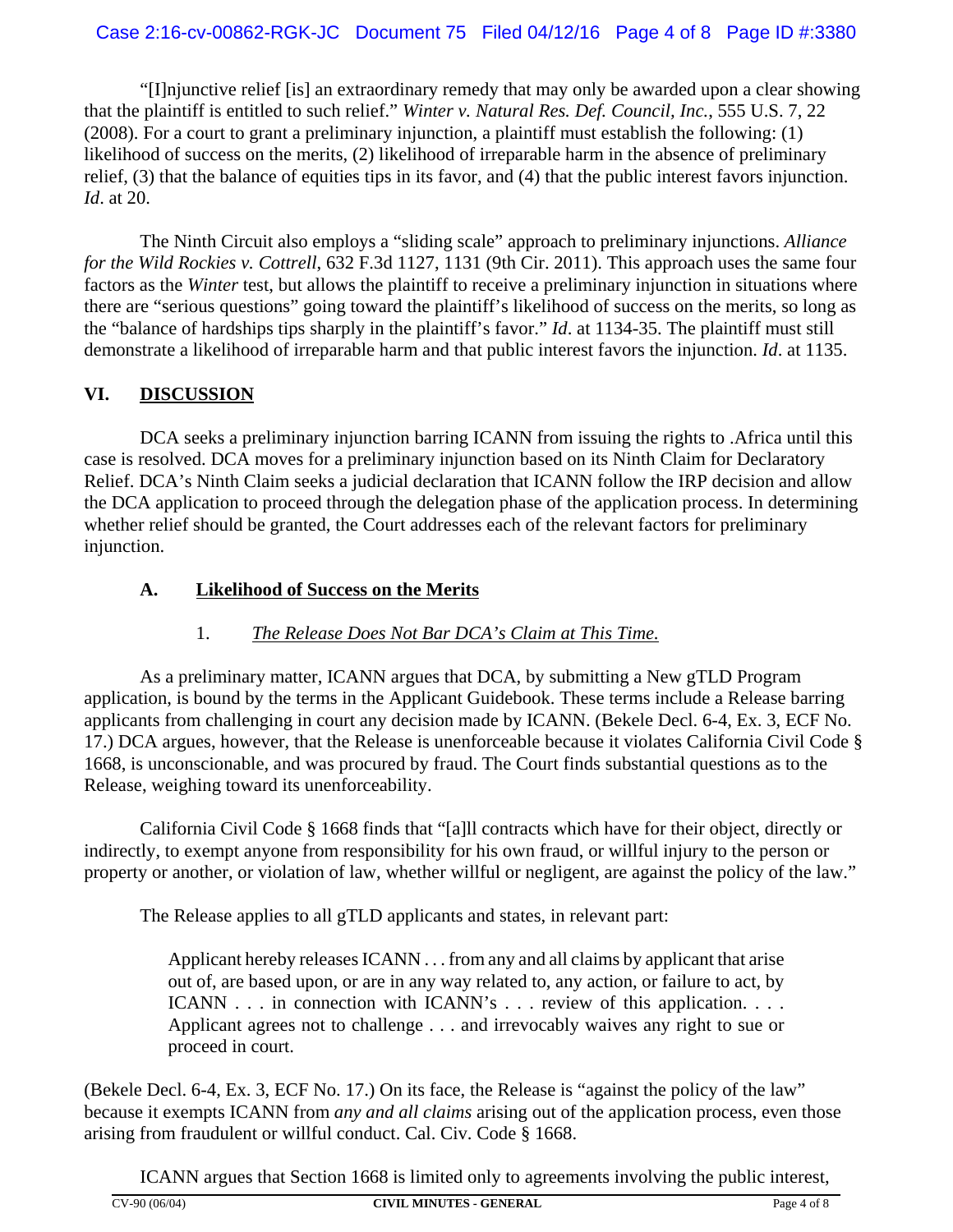## Case 2:16-cv-00862-RGK-JC Document 75 Filed 04/12/16 Page 5 of 8 Page ID #:3381

which the Guidebook is not, and cites to *Tunkl v. Regents of Cal.*, 383 P.2d 441 (Cal. 1963) for support. However, *Tunkl* concerns the validity of a release from liability for negligence, not intentional acts or fraud. Here, the Release waives all liability, not just liability resulting from negligence. Thus, *Tunkl* is distinguishable, and the Court need not determine whether the Release is in an agreement involving the public interest.

ICANN further argues that, if the Release is found to violate Section 1668, the Court should limit its unenforceability to DCA's claims sounding in fraud. ICANN contends that because the request for preliminary injunction is based solely on DCA's Declaratory Relief Claim, which does not sound in fraud, the Release is enforceable as it pertains to this Claim. (Def.'s Opp'n to Mot. for Prelim. Inj. 15:12-14, ECF No. 35.) The Court disagrees. ICANN fails to recognize that the alleged conduct giving rise to this claim is intentional. Specifically, DCA alleges that ICANN intended to deny DCA's application after the IRP proceeding under any pretext and without a legitimate reason. (FAC ¶ 59, ECF No. 10.) DCA claims that "the process ICANN put Plaintiff through was a sham with a predetermined ending – ICANN's denial of Plaintiff's application so that ICANN could steer the gTLD to ZACR." (FAC ¶ 60, ECF No. 10.)

In support, DCA offers the following evidence. ICANN's initial evaluation report in July 2013 stated that DCA's endorsement letters "met all relevant criteria in Section 2.2.1.4.3 of the Applicant Guidebook." (Bekele Decl. ¶ 40, Ex. 27, ECF No. 17.) After the IRP Decision, ICANN performed a second evaluation on the same information originally submitted by DCA. In the second evaluation, however, ICANN found that the endorsement letters did not meet the same criteria applied in the first evaluation, and sent DCA clarifying questions regarding its endorsements. (Bekele Decl. ¶ 24, Ex. 15, ECF No. 17.) The clarifying questions required DCA to submit endorsement letters that "[d]emonstrate[d] the government's or public authority's understanding that the string is being sought through the gTLD application process and that the applicant is willing to accept the conditions under which the string will be available." (Bekele Decl. ¶ 24, Ex. 15, ECF No. 17.) The discrepancy between the pre-IRP and post-IRP evaluations led DCA to seek further clarification, specifically regarding the standard imposed on the endorsement letters at issue. However, in response, ICANN merely sent the same questions. (Bekele Decl. ¶ 26, Ex. 17, ECF No. 17.) DCA then submitted to an extended evaluation, which allows further review and is available to applicants who failed the initial evaluation. Without further communication, ICANN then issued a final decision that restated that the endorsement letters "did not meet the criteria described in Section 2.2.1.4.3 of the Applicant Guidebook." (Bekele Decl. ¶ 28, Ex. 18, ECF No. 17.) ICANN's conduct thereby rendered DCA's application ineligible for further review. (Bekele Decl. ¶ 28, Ex. 18, ECF No. 17.)

The evidence suggests that ICANN intended to deny DCA's application based on pretext. Defendants have not introduced any controverting facts. As such, the Court finds serious questions regarding the enforceability of the Release due to California Civil Code § 1668.

Because the Court finds serious questions regarding the enforceability of the Release due to California Civil Code § 1668, the Court need not address DCA's arguments regarding unconscionability or procurement by fraud.

## 2. *There Are Serious Questions as to the Merits of DCA's Ninth Claim.*

After its review, the IRP Panel declared: (1) "both the actions and inactions of the Board with respect to the application of DCA [] relating to the .AFRICA gTLD were inconsistent with the Articles of Incorporation and Bylaws of ICANN" and (2) ICANN "continue to refrain from delegating the .AFRICA gTLD and permit [DCA's] application to proceed through the remainder of the [New gTLD Program] application process." (Bekele Decl., Ex. 1 ¶ 61, ECF No. 17.) DCA alleges in its Ninth Claim that ICANN failed to follow the IRP Panel's binding order, resulting in ICANN's not properly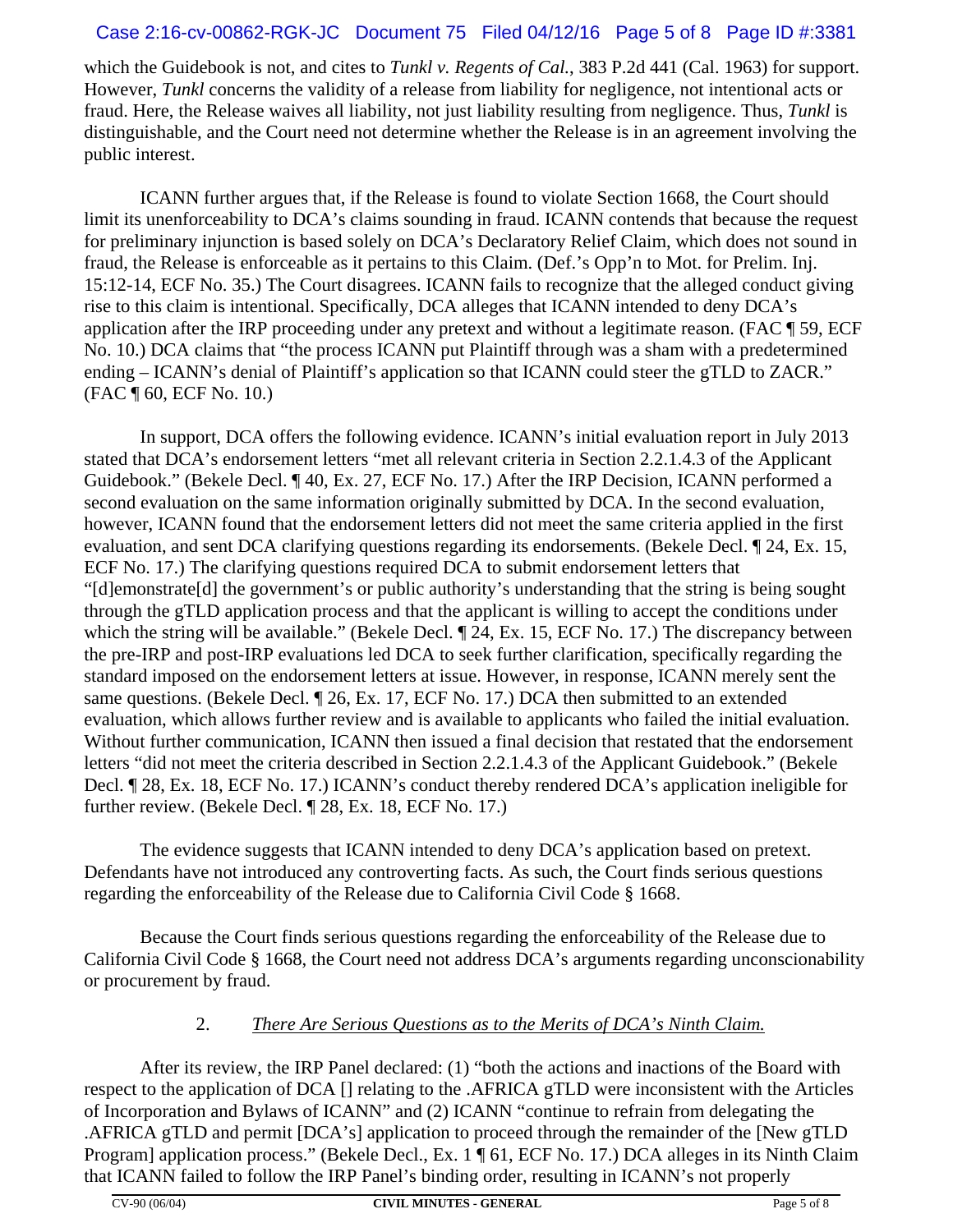### Case 2:16-cv-00862-RGK-JC Document 75 Filed 04/12/16 Page 6 of 8 Page ID #:3382

considering DCA's application.

After the IRP Decision, ICANN placed DCA at the geographic name evaluation stage of the application process and thereafter determined that DCA lacked the requisite support. (Bekele Decl. ¶ 28, Ex. 18, ECF No. 17.) DCA contends that ICANN violated the IRP Decision by restarting the geographic name evaluation, which it had already passed, rather than permitting the application to resume at the delegation phase. (Pl.'s Mot. for Prelim. Inj. 13:4-5, ECF No.16.) ICANN, however, argues that at the time DCA's application had been initially rejected, the application was still under review at the geographic name evaluation stage, and the evaluation was not yet complete. (Def.'s Opp'n to Mot. for Prelim. Inj. 17:20-22, ECF No. 35.) Accordingly, ICANN maintains that it placed DCA's application at the proper stage of evaluation after the IRP Decision.

Despite ICANN's contention, the evidence presents serious questions pointing in favor of DCA's argument. First, a March 2013 email from ICC to ICANN stated that ICANN needs to clarify AUC's endorsements since AUC properly endorsed both DCA and ZACR. (Bekele Decl. ¶ 30, Ex. 19, ECF No. 17.) Subsequently, ICANN's July 2013 initial evaluation report found that the endorsement letters have "met all relevant criteria in Section 2.2.1.4.3 of the Applicant Guidebook." (Bekele Decl. ¶ 40, Ex. 27, ECF No. 17.) Because ICANN found DCA's application passed the geographic names evaluation in the July 2013 initial evaluation report, the Court finds serious questions in DCA's favor as to whether DCA's application should have proceeded to the delegation stage following the IRP Decision.

ICANN further argues that even if ICANN failed to follow the IRP Decision, the Decision was only advisory, and not binding. The evidence does not provide clear indications on this point. On the one hand, the Panel concluded "that its [Decision] on the IRP and its future [Decision] on the Merits of the case were binding on the Parties." (Bekele Decl., Ex. 1 ¶ 23, ECF No. 17.) The Panel explains, "[v]arious provisions of ICANN's Bylaws and the Supplementary Procedures support the conclusion that the Panel's decisions, opinions and declarations are binding . . . [t]he selection of the [International Dispute Resolution Procedures] as the baseline set of procedures for IRP's, therefore, points to a binding adjudicative process." (Bekele Decl., Ex. 1 ¶ 23, ECF No. 17.) The Panel opined that if the decision is not binding, then at a minimum, "the IRP should forthrightly explain and acknowledge that the process is merely advisory." (Bekele Decl., Ex. 1 ¶ 23, ECF No. 17.) The IRP did not provide such explanation or acknowledgment. (Bekele Decl., Ex. 1 ¶ 23, ECF No. 17.) On the other hand, language in the IRP Decision states that the Panel "*recommends* that ICANN continue to refrain from delegating the .Africa gTLD and permit [DCA's] application to proceed through the remainder of the new gTLD application process." (Bekele Decl., Ex. 1 ¶ 149, ECF No. 17 (emphasis added).) It is clear the decision that ICANN violated its bylaws by failing to fairly review DCA's application is binding. However, it is *not* clear whether ICANN was mandated to permit DCA's application to proceed through the remainder of the process. Without extrinsic evidence as a guide, logic dictates that if the "recommendation" is, in fact, non-binding, the Panel's decision that ICANN violated its bylaws (which is undisputedly binding) is rendered ineffectual. Because the IRP is presumably in place to effect dispute resolution, and the IRP provided no explanation or acknowledgment that its decision was merely advisory, the Court finds serious questions on this issue.

For the reasons stated above, the Court finds serious questions going toward the merits of DCA's Ninth Claim.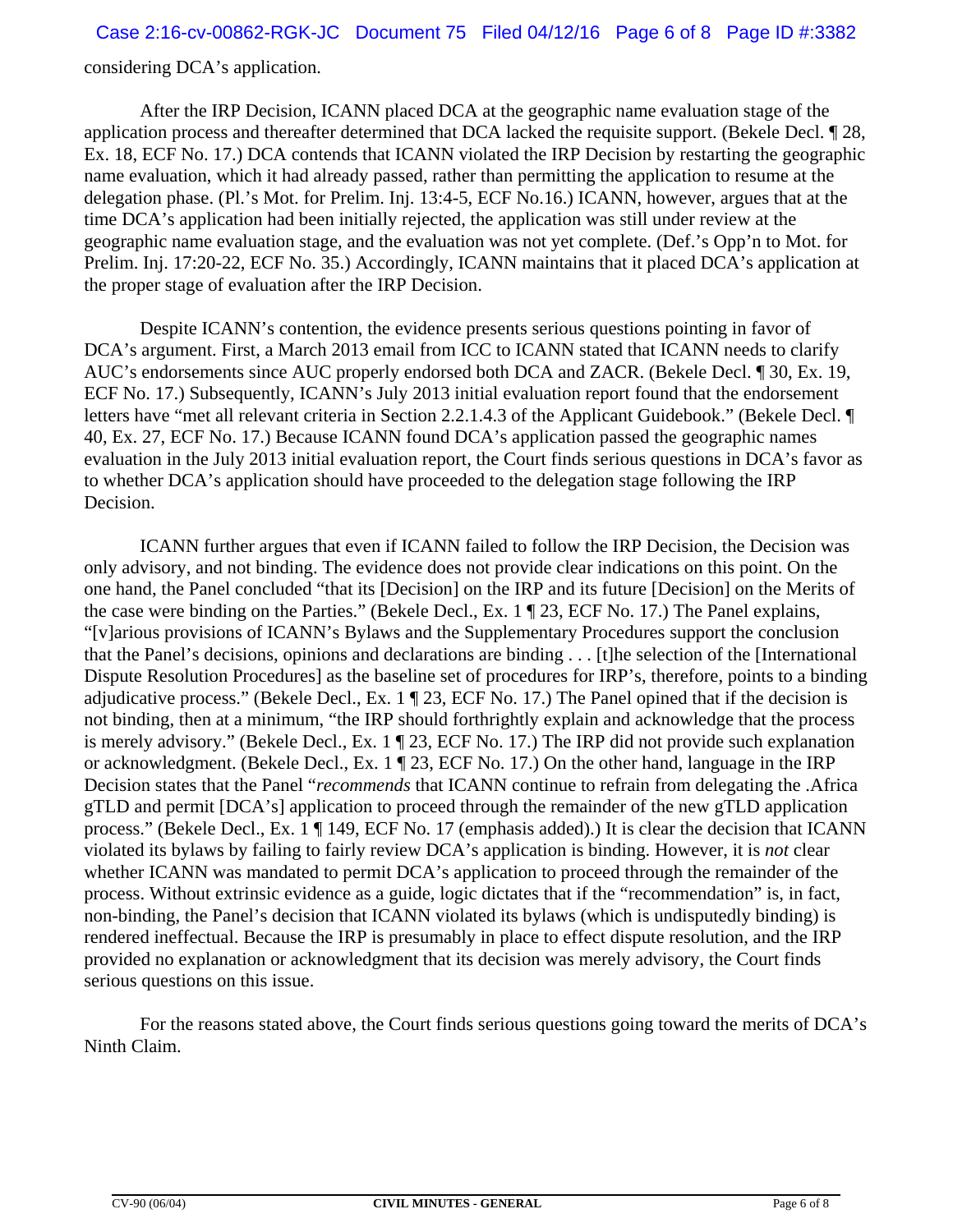# **B. Likelihood of Irreparable Harm**

As DCA points out, without preliminary relief, DCA will lose the opportunity to fairly have its application reviewed by ICANN. If DCA loses this opportunity, DCA will suffer irreparable harm because .Africa can be delegated only once, and only by ICANN. (Bekele Decl., Ex. 3 Application Terms and Conditions ¶ 3, ECF No. 17.) Further, only one entity can operate .Africa. (Bekele Decl., Ex. 3 at 4-2, ECF No. 17.) DCA has sufficiently demonstrated that, due to the unique nature of .Africa, it will likely suffer irreparable harm without preliminary relief.

Moreover, on March 4, 2016, the Court issued a temporary restraining order precluding ICANN from delegating the rights to .Africa until the Court rules on the present motion. (Order Granting TRO, ECF No. 27.) In that Order, the Court found that without a TRO, ICANN would have immediately delegated the rights to .Africa. (Order Granting TRO, ECF No. 27.) The Court finds no evidence indicating a change in circumstances. It is reasonable to believe that without a preliminary injunction, ICANN will immediately delegate the rights to .Africa to ZACR, causing DCA to suffer irreparable harm.

ICANN argues only that DCA cannot possibly suffer irreparable harm because it seeks compensatory relief. This argument is unavailing. Seeking compensatory damages does not preclude the Court from finding irreparable harm, as the control over .Africa cannot fully be compensated by money. *See Blackwater Lodge & Training Ctr., Inc. v. Broughton*, 2008 U.S. Dist. Lexis 49371 at \*28 (S.D. Cal. 2008) (granting preliminary injunction despite plaintiff seeking monetary relief).

The Court thus finds that without relief, DCA will likely suffer irreparable harm.

# **C. Balance of Equities**

The balance of equities tips in favor of granting the preliminary injunction. Without a preliminary injunction, DCA will lose the opportunity to obtain rights to .Africa because ICANN will likely delegate the rights to ZACR prior to the conclusion of this action, and these rights can be delegated only once. DCA has invested much time and money in the application process under the representation that the process would be unbiased and fair. Although DCA may be able to recover certain funds through litigation, such as the application fee, the opportunity to obtain the rights to .Africa would be forever gone. ICANN's position, however, will be no different if it delays delegating the rights to .Africa. Thus, the balance of equities tips sharply in DCA's favor.

# **D. The Public Interest Favors Granting Preliminary Injunction**

The public interest favors granting a preliminary injunction. "The public interest analysis for the issuance of a preliminary injunction requires us to consider whether there exists some critical public interest that would be injured by the grant of preliminary relief." *Alliance for the Wild Rockies v. Cottrell*, 632 F.3d 1127, 1138 (9th Cir. 2011). Here, the public has an interest in the fair and transparent application process that grants gTLD rights. ICANN regulates the internet – a global system that dramatically impacts daily life in today's society. The IRP Declaration recognizes that ICANN's function is "special, unique, and publicly important" and ICANN itself "is the steward of a highly valuable and important international resources." (Bekele Decl.¶ 23.110, Ex. 1, ECF No. 17.)

ICANN argues that a delay in delegating .Africa will prejudice the African community's efforts to participate in the Internet economy and strengthen their technology sectors. (Def.'s Opp'n to Mot. for Prelim. Inj. 20:3-5, ECF No. 35.) The evidence supporting ICANN's argument is a declaration of Moctar Yedaly, the head of the Information Society Division of the AUC's Infrastructure and Energy Department. (Yedaly Decl. ¶ 11, ECF No. 40.) The AUC's relationship with ZACR, and its interest in